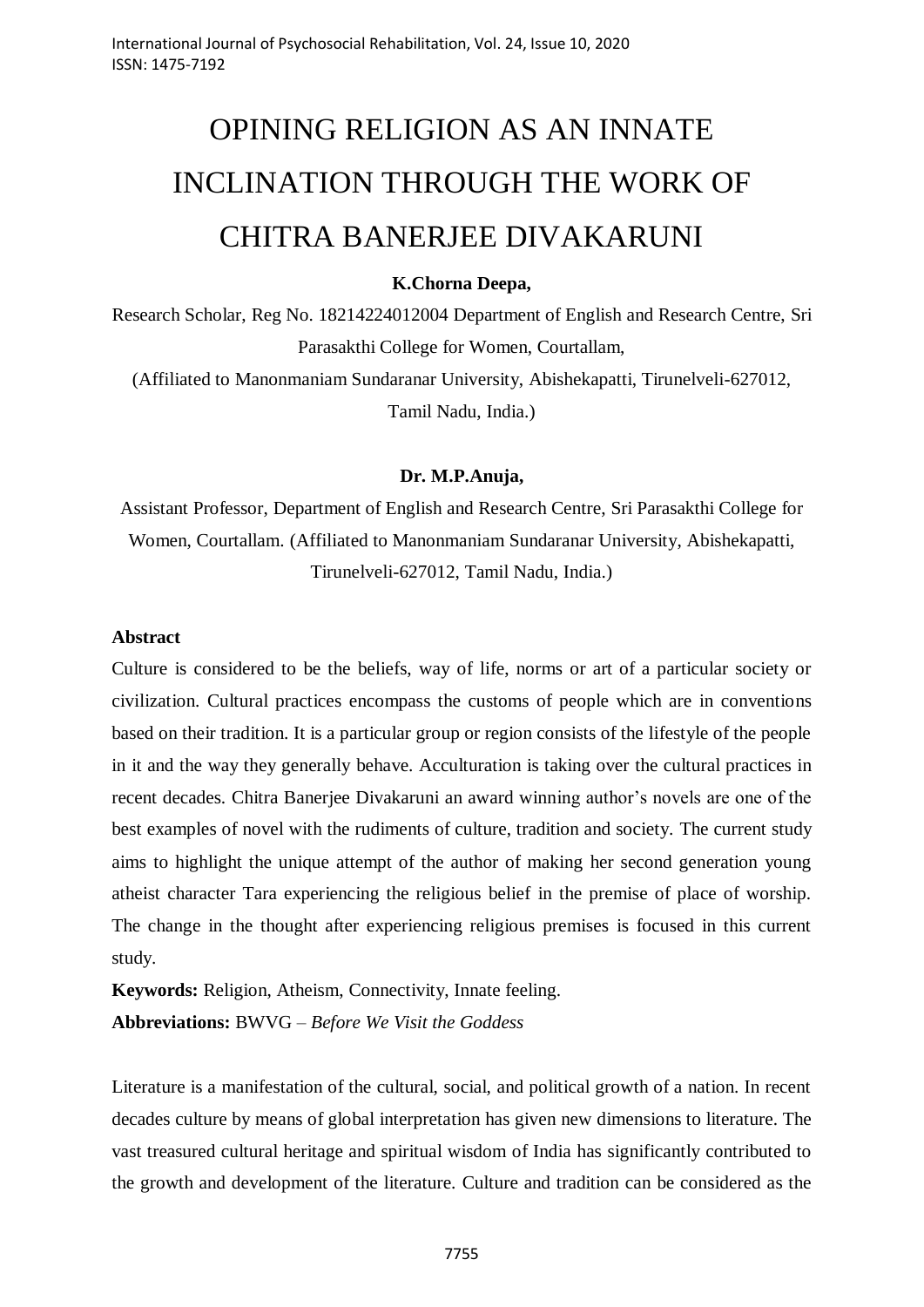#### International Journal of Psychosocial Rehabilitation, Vol. 24, Issue 10, 2020 ISSN: 1475-7192

rudiments of novels of Chitra Banerjee Divakaruni. Her novels give detailed delineation of the culture, tradition, religion and various norms and practices of her native country and some of the foreign countries like United States of America, and China as well. She explores in her novels the life of Indians for generations both in native land and foreign land. Preserving the culture is the prestige of all countries. Chitra Banerjee"s novels are an evidence to prove it.

The author Chitra Banerjee Divakaruni not only limned the ancient culture of the countries in her novels with her competence but also the emerging propensity in belief of people. Atheism though falls in ancient period it is at present a taboo. The author exposed the severity of atheism in her novel. Atheism is, in general, an absence of belief in the existence of deities. Atheism proclaims humanity as the absolute source of ethics and values. It permits the individuals to resolve the moral problems themselves without resorting to God. Manoeuvre to this argument Marx and Freud conveyed certitude of liberation, development, and unfettered happiness. French philosopher Jean-Paul Sartre was less concerned with refuting the existence of God than with instituting that, "man needs ... to find himself again and to understand that nothing can save him from himself, not even a valid proof of the existence of God." (Sartre 24). The author made a different attempt of making the daughter of an atheist experiencing the premise of the temple. She adroitly brought out the innate connectivity of her young character Tara with the rituals of the temple.

In the novel *Before We Visit the Goddess* Tara"s father Sanjay Dewan was a communist. Theism though followed by many it can"t exist where Communism exist. Thus, Marxism-Leninism, named after Marx and Lenin, founders of Communism, advocates atheism rather than the religious belief. The author thus limned the widespread belief of atheism among the Communist people.

Through the character Tara the author divulged the pertinacious behaviour of a Communist against religion, "My father, who was a Communist in his youth, was dead against it" (BWVG 125). As he considers prayer as a trivial, he never permitted his family members to offer a prayer in temple. He represents the common tendency of an atheist to not to allow their fellow members to worship God. Her mother lost the squabble with him to set up an altar in their home and thus a tiny statue of Goddess was present at their home along with the spices in the kitchen shelf. Since her father was the fulcrum of Tara's existence she was convinced that, "religion was the opium of people" (BWVG 125). She hardly followed the faith of her mother and she never repents for tossing the holy picture at the bottom of suitcase, given by her mother when she left for college hostel.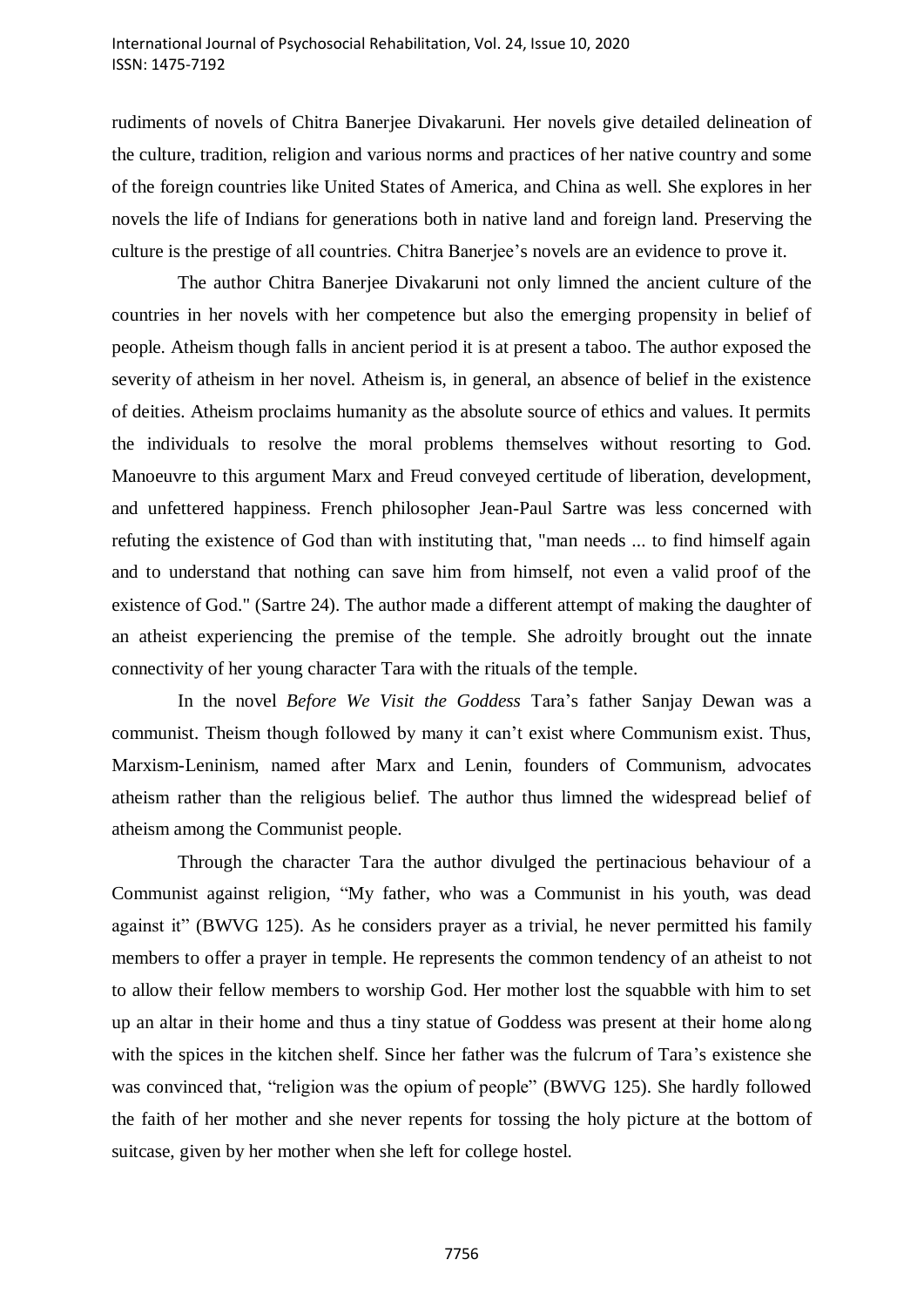The author juxtaposed the belief of atheism with the presence of God through Tara. Tara when happened to visit Meenakshi Amman Temple at Texas, which was a recreation of Meenakshi Amman Temple of Madurai, with Dr. Venkatachalapathi, she felt a sense of belonging in the temple. Initially she was wondering the practices of temple, "What was the priest going to do? What was an archana? Did the prayer have a special significance?" (BWVG 127). Dr. Venkatachalapathi gave a brusque refusal and clarified her that worshiping God had shaped his life and he would prefer to stop at temple even for a short time since offering prayers matters than the time spent inside the temple.

The recent demarcation on the deck up style was because of the cultural collaboration happened in India. Women are prohibited from wearing leggings, tights, sleeveless tops and short skirts in temple. Some temples insist that male devotees should be bare bodied above the waist. Tara, a girl in her teens who always preferred rugged attires, had a chance to visit the Meenakshi Temple near Texas. Though she is a daughter of an atheist she questioned her appearance before entering into the temple, "… she pointed to her jeans, to the tight black T-shirt stretched over the bony torso, "Is it okay to come in like this?"" (BWVG 125). Such dress etiquette is followed not only in Indian temples but also in all parts of the world wherever the temple is situated. Tara, despite of being an atheist, she uphold the norms formulated in the temple, "removed my eyebrow ring before entering the temple" (BWVG 126). Dr. Venkatachalapathi offered her his daughter"s piece of cloth, "swaddled myself in a shawl" (BWVG 126) to cover her inappropriate attire.

Chitra Banerjee Divakaruni described the appearance of the temple in which it has been architected, and the theophany of deities of the Meenakshi Temple in Texas. The author made her description when both Tara and Dr. Venkatachalapathi entered the temple, "pillared hall towards the deities ... goddess, with her husband to her right and her brother to her left. Here are the brother"s consorts. Here are the animals the deities ride" (BWVG 126). She also touched the sense of smell in her novel, and brought the feel of the odour of the temple. She described it as, "… scent. A mix of crushed flowers, incense, and a woodsy odor which I"ll discover is holy ash" (BWVG 125). The premise of the temple was filled with a strange reeks with the overpowering combination of aroma of flowers, sweets and coconut. Incense is used for aesthetic reasons and for aromatherapy. The combination of all these smells creates a divine feel in Tara. Such aroma can only be felt in the place of worship.

Dr. Venkatachalapathi called the priest of Meenakshi Amman Temple of Texas in his native language Tamil. He has a great faith in doing archana along with his prayer in temples. It is a special puja done for God or Goddesses for the sake of an individual by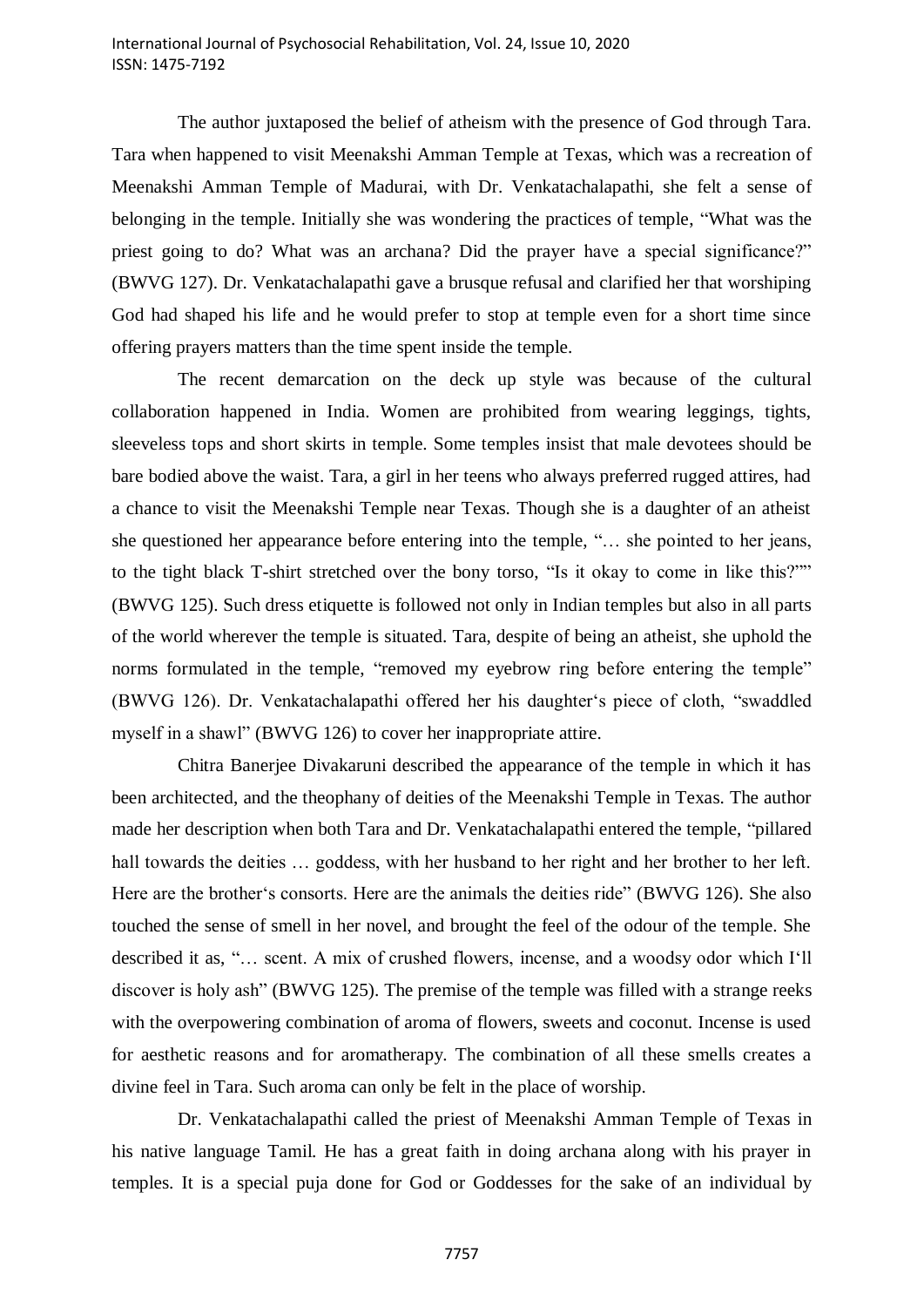priests of that temple. It requires the birth star and family lineage of a devotee. To recite mantras the priest requested for birth star to invoke individual blessings.

Dr. Venkatachalapathi gave his details in Tamil:

He called to the priest in Tamil and briskly requested that an archana be performed for Meenakshi Venkatachalapathi. He provided the necessary information and the priest limped off towards the goddess, carrying his bell and his bowl of vermilion powder. (BWVG 127)

The author through her characters delineates the faith of people. They believe doing archana is "for good luck" (BWVG 127). It gives an immense satisfaction for the devotee. Another belief of doing this archana is, "For Blessing, in this life and the next" (BWVG 127), since people believe in reincarnation. They believe that a person's spirit migrates to a newborn body after their current life. According to them the body dies, but not the soul. To them current karma impacts the future circumstances in this life, and also the future forms and realms of life. Good intent and current action lead to a prosperous future and heavenly aftermath of life.

Tara"s father was an oppugnant of theism and so he never documented any astrological signs of the members of his family. When the priest asked for the gothram and birth star of Tara to perform special pooja, she was perplexed. Dr. Venkatachalapthi manipulated the situation and replied that, "she came from a family that did not keep track of such things. She probably did not even possess birth chart" (NVS 128). He then managed by saying that she belongs to his community and gothram.

At the end of the temple experience Tara realized the verity in his words and she was, "jubilantly carrying back a handful of squished flowers, an apple, a paper cone of ash, and a Styrofoam container filled with mushy porridge" (NVS 128-129) as holy returns from temple. She felt as if she was hypnotized on the rise and fall of the syllables of chanting of forgiveness prayer. As a daughter of atheist she was wondering about the holy smell of temple premises and the gooey texture of porridge.

The unprecedented attempt of making an atheist experiencing the highness and premise of religious places gives an insight of the cultural practices. Through her second generation young atheist character Tara, the author Divakaruni tries to divulge the fact that the innate feeling and connectivity to their religion cannot be uprooted from a person. The systematic believes and set of practices pursuit the people to live a good healthy life.